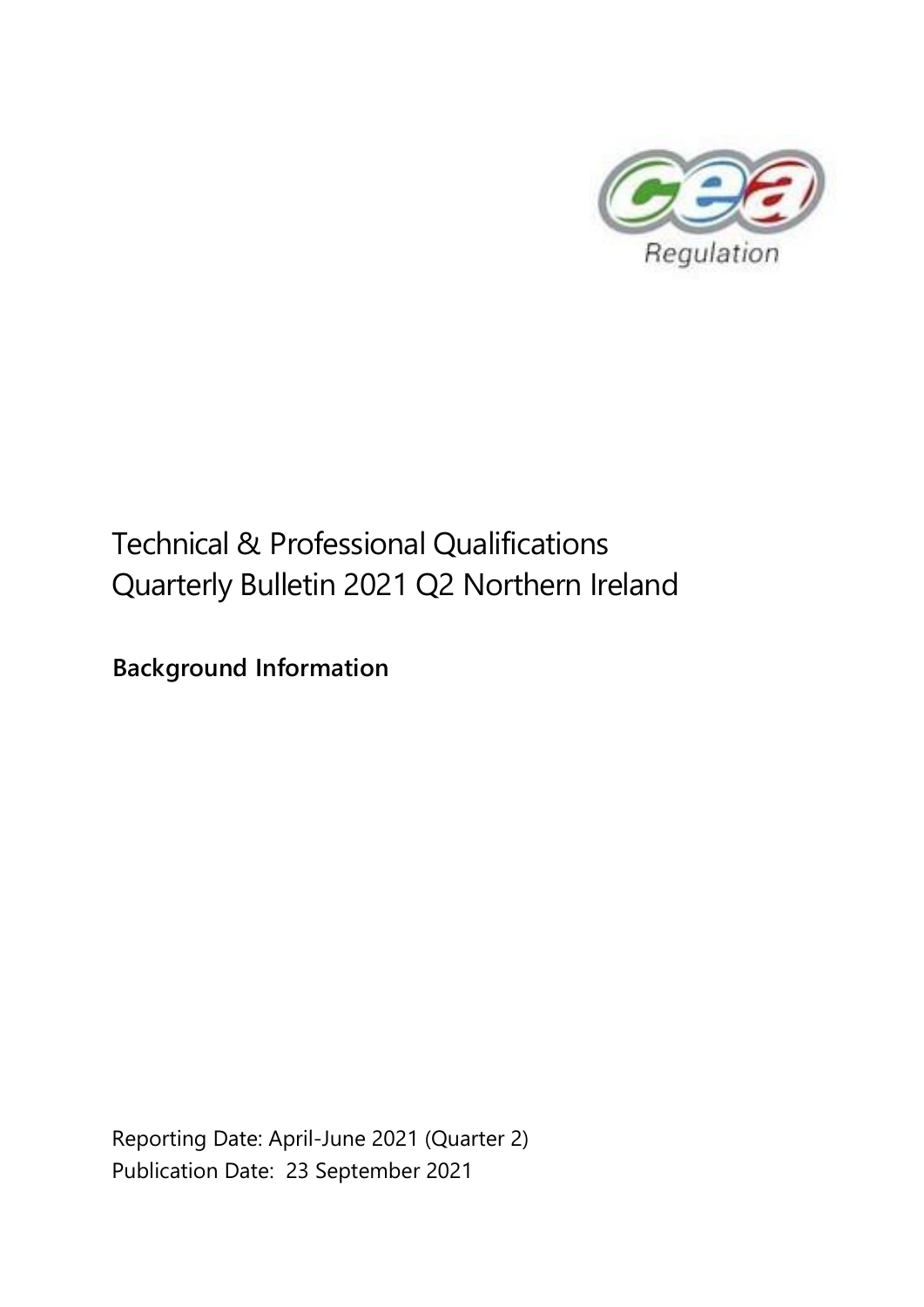# **Information about the statistics**

### Purpose

This release presents information on the number of certificates issued by awarding organisations for qualifications regulated by CCEA Regulation, other than GCSE, AS and A level. It covers certificates issued during April-June 2021 (Quarter 2).

Data tables accompanying this release show the number of awards broken down by , type of qualification, level of qualification and sector subject area. The data tables includes details of the top 20 qualifications and top 50 awarding organisations in relation to the number of certificates issued. Comparisons in this release are mainly made with data from the same quarter of the previous year and the 12-month period up to the end of the same quarter of the previous year. This is because of seasonal changes in the number of certificates issued over the year.

# Covid-19

In January 2021, due to the continuation of the coronavirus (COVID-19) and the ongoing public health restrictions imposed in response to COVID-19, the Minister for the Economy in Northern Ireland (DfE NI) announced the cancellation of vocational and technical examinations and assessments for the remainder of the academic year 2020-21.

The ministerial direction stated that learners taking vocational and technical qualifications, used for progression, should receive results where possible in summer 2021, through receiving calculated grades, in order to allow them to progress to further education, training or employment.

In referring to the data, it should be noted that the certification activity in NI continues to be affected by the ongoing covid pandemic. This should be considered when comparing data for this quarter against previous quarters.

# Geographical coverage

The data cover qualifications regulated by CCEA Regulation in Northern Ireland.

Only certifications reported from centres in Northern Ireland are reported here.

# **Description**

Since May 2016 CCEA Regulation has been the regulator for all qualifications and assessments in Northern Ireland. This bulletin includes data on Technical & Professional (Vocational) qualifications awarded in Northern Ireland.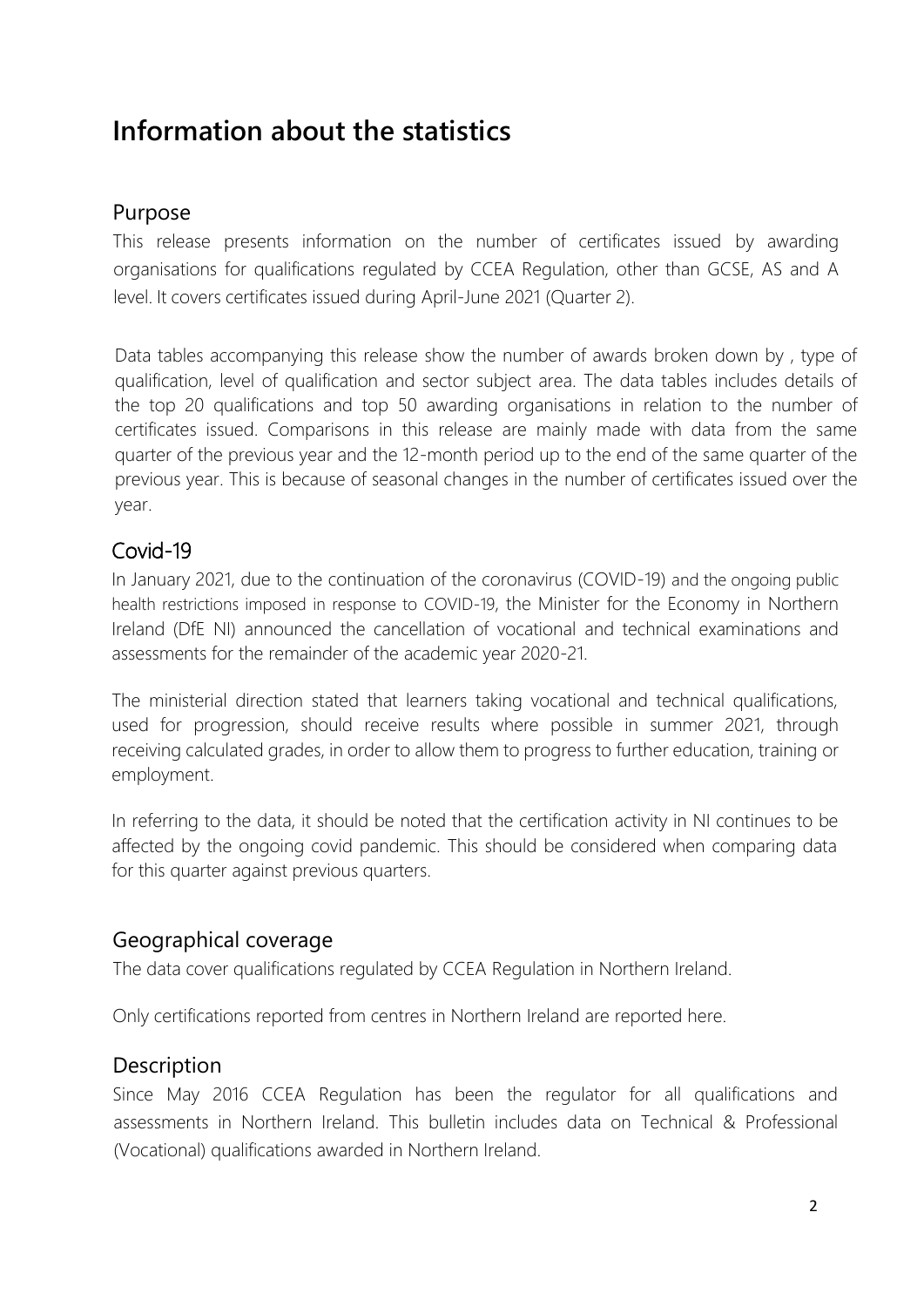Regulated qualifications are classified into different qualification types with an associated level, which is indicative of the level of demand. Table 1 below shows the current levels for each type of qualification and the relationship between them. Level 3 is of a similar level of demand, but not necessarily the same size, as an A level, and level 2 is of a similar level of demand as a GCSE at grade C or above.

On 1 October 2015, the Qualifications and Credit Framework (QCF) requirements were withdrawn. From that date, the QCF type no longer exists. However, for administrative reasons, until the new system was introduced in summer 2016, awarding organisations could still use the QCF type on the system for new qualifications when no other type was appropriate, and so the QCF type persists in the data.

| <b>Qualification type</b>                  | <b>Current levels</b>          |
|--------------------------------------------|--------------------------------|
| English for speakers of other languages    | Entry Level, Levels 1, 2 and 3 |
| <b>Entry Level</b>                         | <b>Entry Level</b>             |
| Free-standing mathematics qualification    | Levels 1, 2 and 3              |
| <b>Functional skills</b>                   | Entry Level, Levels 1 and 2    |
| <b>GCE A level</b>                         | Level 3                        |
| <b>GCE AS qualification</b>                | Level 3                        |
| GCSE (9 to 1)                              | Level 1/2                      |
| <b>GCSE</b>                                | Level 1/2                      |
| <b>Higher Level</b>                        | Levels 4 to 8                  |
| Key skills                                 | Levels 1, 2, 3 and 4           |
| <b>NVQ</b>                                 | Levels 1, 2, 3, 4 and 5        |
| 'Other general' qualification              | Levels 1, 1/2, 2 and 3         |
| Occupational qualification                 | Levels 1, 2, 3 and 4           |
| Project                                    | Levels 1, 2 and 3              |
| <b>QCF</b>                                 | Entry Level, Levels 1 to 8     |
| Vocationally related qualification         | Entry Level, Levels 1 to 8     |
| <b>Table 1 Qualification type by Level</b> |                                |

This release presents data on regulated technical & professional qualifications highlighted in blue in Table 1 above.

Northern Ireland Essential Skills data were contained within the qualification types 'Entry Level' and 'Other General Qualification'. A new qualification type 'Essential Skills (Northern Ireland)' has been created and from quarter 3 2018 essential skills certifications have been reclassified to this type.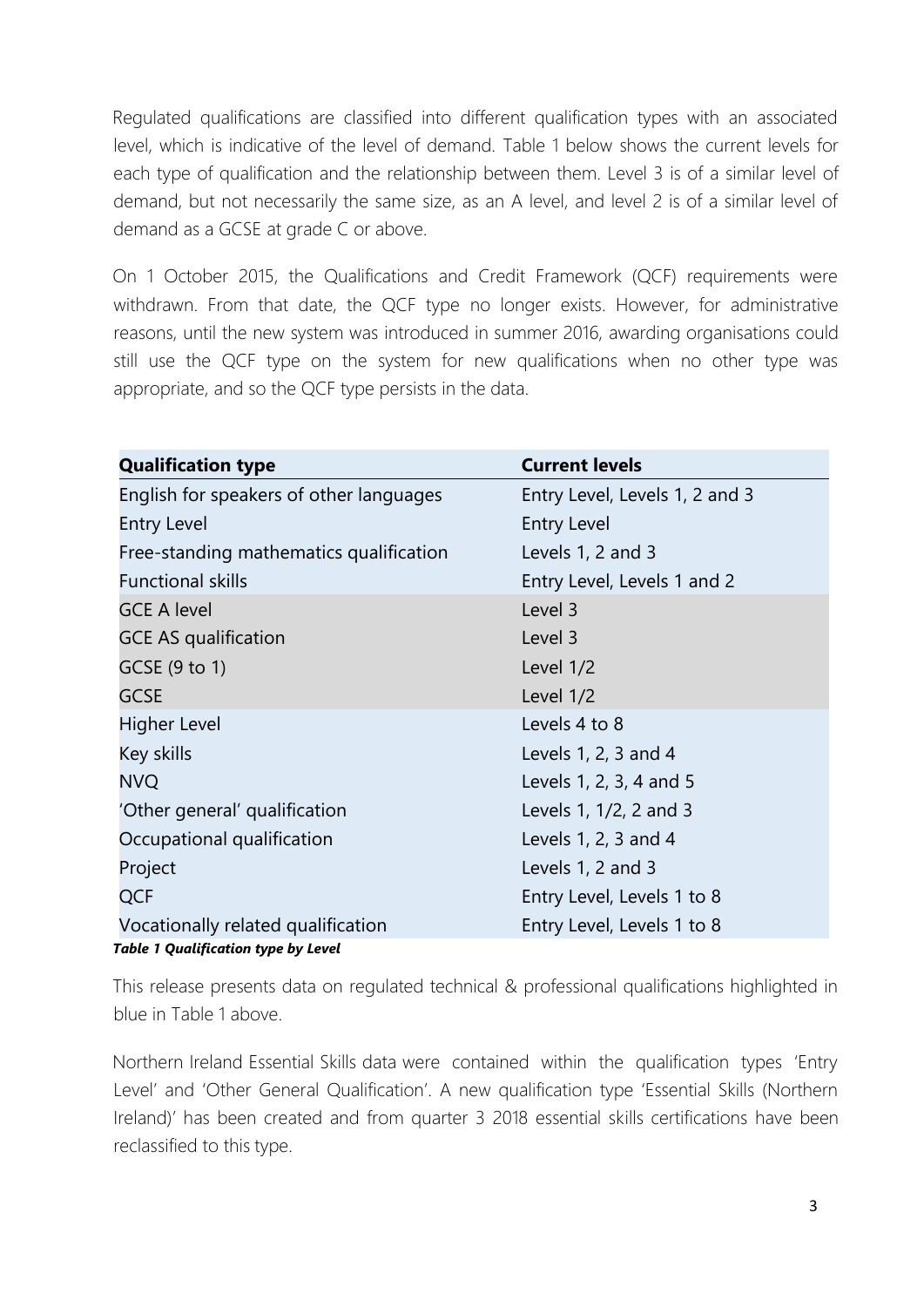#### Data source

Information on qualifications (covering title, type, awarding organisation, sector subject area and level) is taken from the Register of Regulated [Qualifications,](http://register.ofqual.gov.uk/) which gives information on regulated qualifications and recognised awarding organisations in England and Northern Irelan[d.](https://www.qiw.wales/)

Data on the number of certificates awarded are sent by awarding organisations to Ofqual. Ofqual sends CCEA Regulation, data on all certificates awarded in Northern Ireland centres.

#### Limitations

Data are collected at the earliest point available, which is the first day of the next reporting period. This reduces the time between the activity and reporting on the activity.

CCEA Regulation cannot guarantee the number of certificates submitted is correct and there may be systematic bias when the information is supplied, although awarding organisations are expected to provide the correct data. CCEA Regulation and Ofqual compare the data over time and check for systematic issues. The figures reported in this release reflect the certificates issued by awarding organisations at the time of data collection.

Large percentage movements in data may not be significant if based on relatively small numbers of certifications. Because of this percentages will not be given or charted for values which have a denominator of fewer than 50.

#### Quality assurance

Quality assurance procedures are carried out as explained in the [Quality Assurance](https://www.gov.uk/government/publications/ofquals-statistics-policies-and-procedures) [Framework for Statistical Publications](https://www.gov.uk/government/publications/ofquals-statistics-policies-and-procedures) published by Ofqual to ensure the accuracy of the data on which this publication is founded.

Publication may be deferred if the statistics are not considered fit for purpose.

# Published data

The data underlying these statistics are published alongside this statistical release on the day of release.